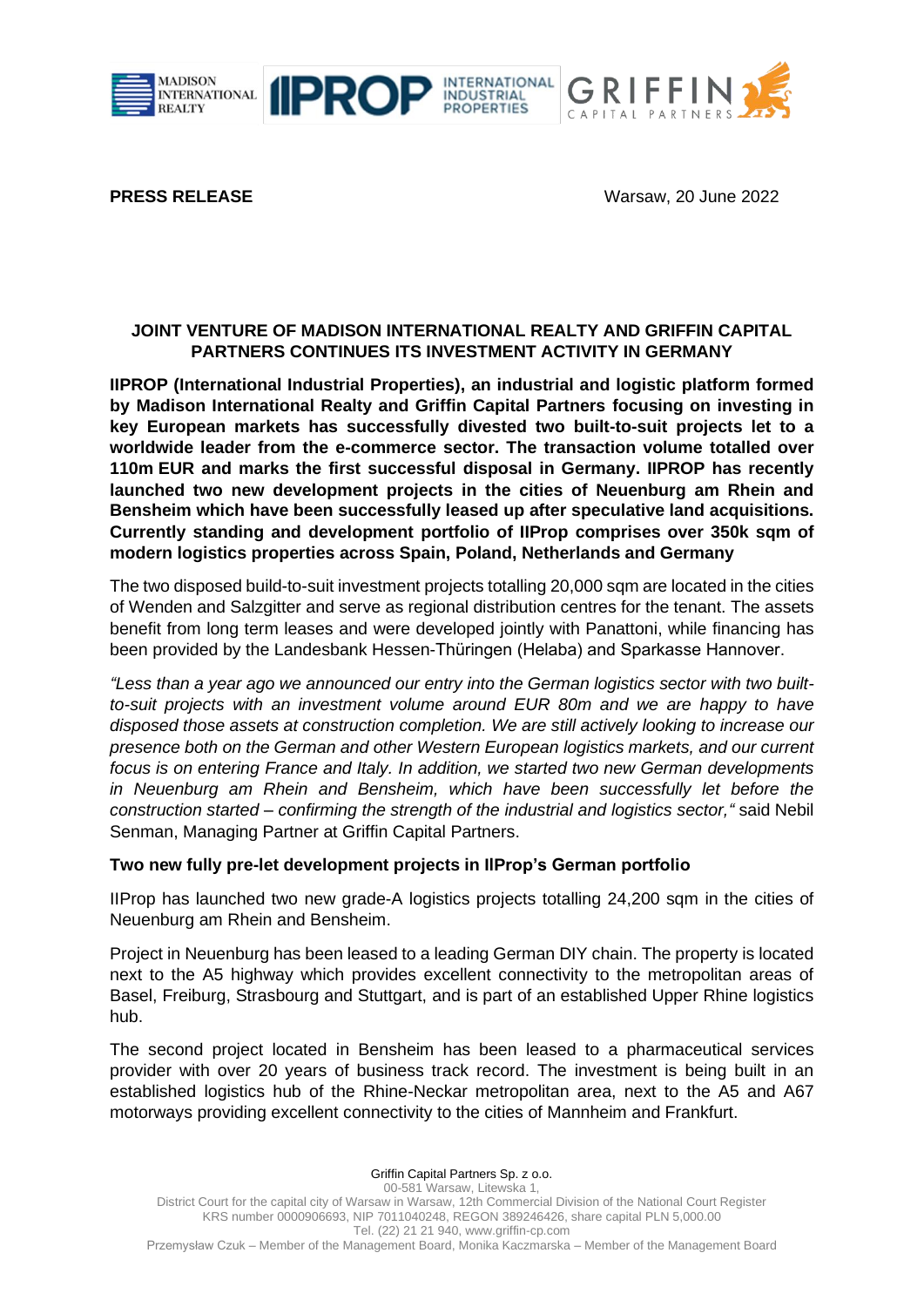



Both assets were pre-let on long-term lease contracts ahead of the construction commencements. The projects are scheduled for delivery in the first quarter of 2023 and are developed according to DGNB Gold Standard. The sustainable solutions implemented in the projects include low emission photovoltaic systems, greenery on the roof, rainwater recycling system as well as EV-charging stations.

*"By selling the projects in Wenden and Salzgitter we were able to capitalize on a very positive market sentiment towards logistics and at the same time the disposed projects have been almost immediately replaced by two new developments with full occupancy secured at predevelopment phase of each of them. Our cooperation with Panattoni continues to deliver high-quality logistics assets that are sought-after by both the investors and tenants. We continue to expand our footprint with Panattoni and intend to increase our presence in the logistics sector throughout Europe.*" said Maciej Dyjas, Managing Partner at Griffin Capital Partners.

*"We are excited to take our partnership with Griffin Capital Partners to a new level. After a success of the ELI venture in Poland, we were looking for attractive opportunities throughout Europe. We observed that the logistics market in Europe has experienced unprecedented growth during the pandemic and that the trend carries on in 2022. Our venture with Griffin continues to invest into the Western European markets with an aim to create a pan-European platform and capitalize on the underlying strong growth fundamentals of the logistics sector*" said Diana Shieh, Co-Head of Portfolio and Asset Management, Managing Director at Madison International Realty.

*"This venture fits our strategy of working alongside what we believe are outstanding local partners to leverage opportunities in rapidly-growing sectors and markets. Madison continues to target investments in sectors such as industrial and logistics that have realized substantial growth in the years since the pandemic. We look forward to continuing our successful cooperation with Griffin Capital Partners to further expand and capitalize on the opportunities in the European logistics sector,"* said Ronald Dickerman, Madison International Realty Founder and President.

\*\*\*

# **About Griffin Capital Partners**

[Griffin Capital Partners](http://www.griffin-cp.com/) is a large privately-owned investment and asset manager in private equity and real estate in the CEE. GCP is a recognized originator of innovative concepts and formats on the CEE market - such as first PRS and PBSA platforms in Poland (R4R, Student Depot). With a strong track record and extensive private equity and real estate know-how, it is a one-stop-shop for international investors willing to invest in Poland. The gross asset value of Griffin-managed investments across thirteen different platforms exceeds EUR 5 billion with a total invested equity of over EUR 2.5 billion.

# **About Madison International Realty**

Madison International Realty [\(www.madisonint.com\)](http://www.madisonint.com/) is a leading liquidity provider to real estate investors worldwide. Madison provides equity capital for real estate owners and investors